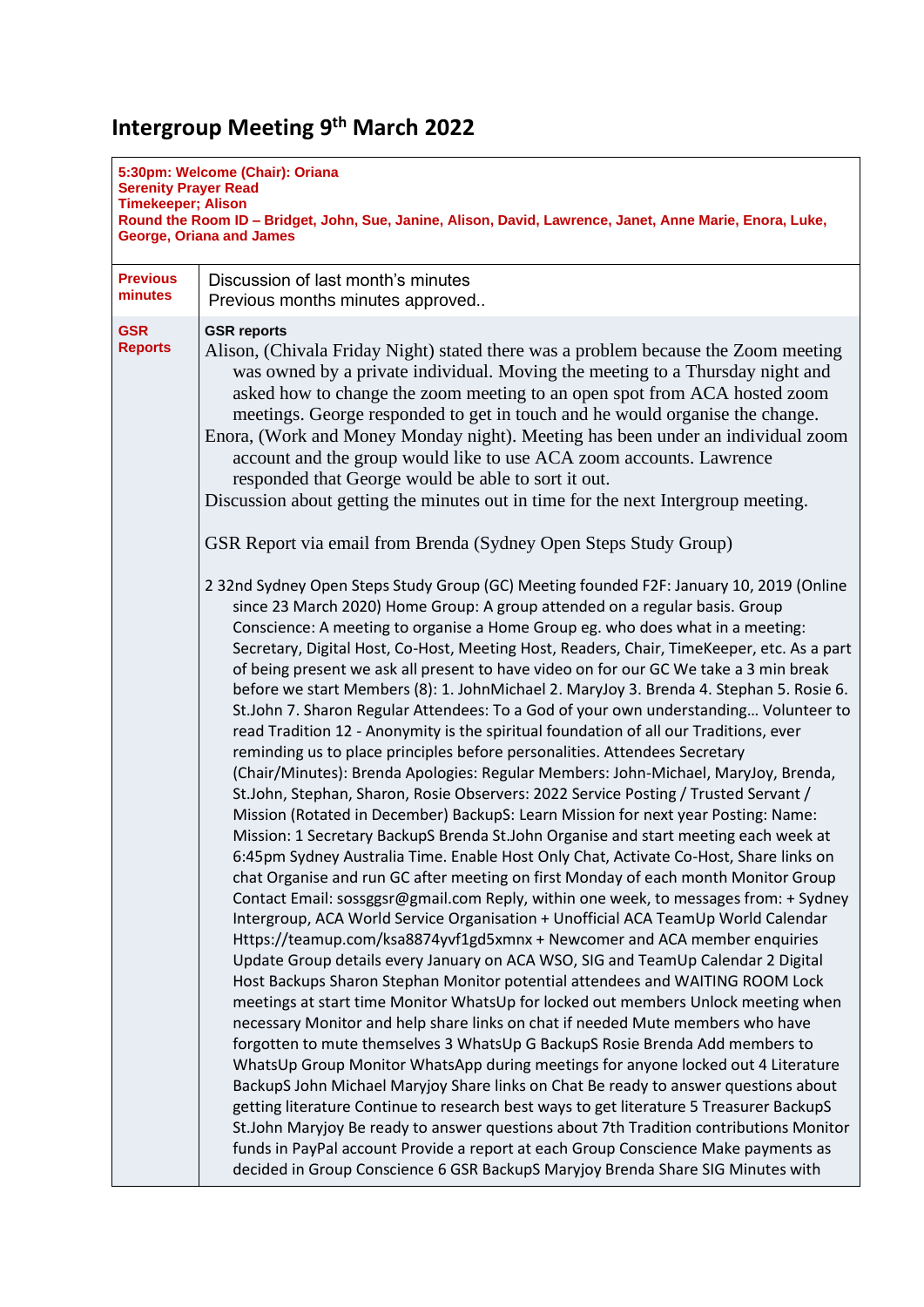SOSSG. Share SOSSG minutes with SIG Attend SIG monthly meeting when possible March MISSION + Regular members: 7 + Average attendance: 12 Treasurer's Report ● Prudent reserve - \$69.27 (3 months zoom expenses) ● Expenses - zoom expense \$23.09 5/3/22 ● March balance - \$61.69 Script update suggestions - March Chair - Sharon All listings up to date from (TBC) 3/1/22 - contacted to update Team Up calendar - now not active 7/2/22 - Sydney Intergroup contacted to update listing - not changed yet 4/1/22 - WSO contacted to update listing - completed Sydney Open Steps Study Group Monday 7:00pm to 8.30pm (Sydney Australia Time) Meeting with video on and locked at start time Sharing on The ACA Yellow 12 Steps WorkBook (Step 7 as of January 2022) https://zoom.us/j/895 9383 4670 Meeting ID 895 9383 4670 Password SOSSG AOB: Nil To a God of your own understanding..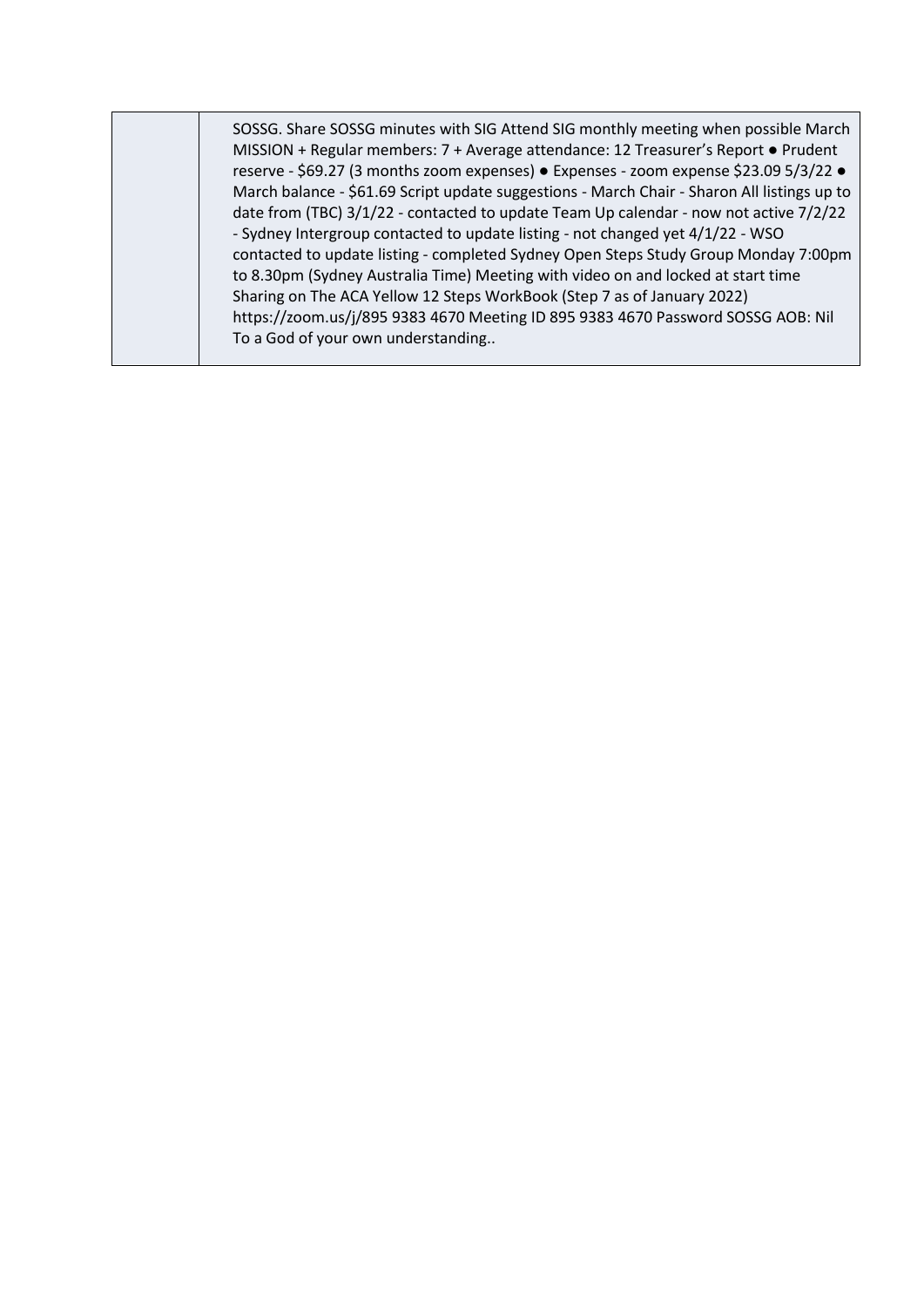| <b>Exec</b><br><b>Reports</b><br>6:10pm - | John M (Incorporation Project): Discussion about a name for the incorporated<br>association. No decision made. Put on next months meeting agenda.                                                                                                                                                                                                                                                                                                                                                                                                                                                                                                                                                                                                                                                                                                                                                                                                                                                                                                                                                                                                                                                                                                                                                                                                                                                                                                                                                                                                                                                                                                                                                                                                                                                                                                                                                                                 |
|-------------------------------------------|-----------------------------------------------------------------------------------------------------------------------------------------------------------------------------------------------------------------------------------------------------------------------------------------------------------------------------------------------------------------------------------------------------------------------------------------------------------------------------------------------------------------------------------------------------------------------------------------------------------------------------------------------------------------------------------------------------------------------------------------------------------------------------------------------------------------------------------------------------------------------------------------------------------------------------------------------------------------------------------------------------------------------------------------------------------------------------------------------------------------------------------------------------------------------------------------------------------------------------------------------------------------------------------------------------------------------------------------------------------------------------------------------------------------------------------------------------------------------------------------------------------------------------------------------------------------------------------------------------------------------------------------------------------------------------------------------------------------------------------------------------------------------------------------------------------------------------------------------------------------------------------------------------------------------------------|
|                                           | Brooke (Activities Chair): Proposed a discussion next month about Unity Day<br>being face to face or on zoom.                                                                                                                                                                                                                                                                                                                                                                                                                                                                                                                                                                                                                                                                                                                                                                                                                                                                                                                                                                                                                                                                                                                                                                                                                                                                                                                                                                                                                                                                                                                                                                                                                                                                                                                                                                                                                     |
|                                           | George C(WSO): Global members annual business conference coming up.<br>Fourteen proposals one of which being to change the organisations name.<br>Lawrence D proposed making George WSO rep.                                                                                                                                                                                                                                                                                                                                                                                                                                                                                                                                                                                                                                                                                                                                                                                                                                                                                                                                                                                                                                                                                                                                                                                                                                                                                                                                                                                                                                                                                                                                                                                                                                                                                                                                      |
|                                           | Janine (Literature Chair) Giving up role. Anne Marie interested in role. Janine<br>screenshared current state of literature and over last few months.                                                                                                                                                                                                                                                                                                                                                                                                                                                                                                                                                                                                                                                                                                                                                                                                                                                                                                                                                                                                                                                                                                                                                                                                                                                                                                                                                                                                                                                                                                                                                                                                                                                                                                                                                                             |
|                                           | Discussion about costs of literature.                                                                                                                                                                                                                                                                                                                                                                                                                                                                                                                                                                                                                                                                                                                                                                                                                                                                                                                                                                                                                                                                                                                                                                                                                                                                                                                                                                                                                                                                                                                                                                                                                                                                                                                                                                                                                                                                                             |
|                                           | Chair started discussion about transfer of literature chair role.<br>Anne Marie introduced herself. Details of literature role described.                                                                                                                                                                                                                                                                                                                                                                                                                                                                                                                                                                                                                                                                                                                                                                                                                                                                                                                                                                                                                                                                                                                                                                                                                                                                                                                                                                                                                                                                                                                                                                                                                                                                                                                                                                                         |
|                                           | Chair asked intergroup execs how they feel about Anne Marie taking up the<br>role and we vote about it next month.                                                                                                                                                                                                                                                                                                                                                                                                                                                                                                                                                                                                                                                                                                                                                                                                                                                                                                                                                                                                                                                                                                                                                                                                                                                                                                                                                                                                                                                                                                                                                                                                                                                                                                                                                                                                                |
|                                           | Lawrence D: Explained an upcoming price increase of 10AUSD for BRB.<br>Requested endorsement of a publicity drive to agree on price hike but only in<br>North America.                                                                                                                                                                                                                                                                                                                                                                                                                                                                                                                                                                                                                                                                                                                                                                                                                                                                                                                                                                                                                                                                                                                                                                                                                                                                                                                                                                                                                                                                                                                                                                                                                                                                                                                                                            |
|                                           | Vote on Lawrences request passed.                                                                                                                                                                                                                                                                                                                                                                                                                                                                                                                                                                                                                                                                                                                                                                                                                                                                                                                                                                                                                                                                                                                                                                                                                                                                                                                                                                                                                                                                                                                                                                                                                                                                                                                                                                                                                                                                                                 |
|                                           | <b>Incoroporation Chair Report via email.</b>                                                                                                                                                                                                                                                                                                                                                                                                                                                                                                                                                                                                                                                                                                                                                                                                                                                                                                                                                                                                                                                                                                                                                                                                                                                                                                                                                                                                                                                                                                                                                                                                                                                                                                                                                                                                                                                                                     |
|                                           | I've listed below the steps to become incorporated. I've drafted a proposed name for the<br>Association which is ADULT CHILDREN ASSOCIATION, INC. (I have searched the NSW<br>Incorporated Associations On-line Register and the Trade Mark and this name is available.)<br>An alternative could be ADULT CHILDREN ASSOCIATION NSW, INC. I'd like a decision from<br>Intergroup members at the March meeting for this single item. In other matters, I'm seeking<br>assistance in writing a clear statement establishing the associations objectives and have been<br>in discussion with David T and Marc P about these items. I've reviewed a model constitution<br>developed by the NSW government and it appears fit for purpose, though I'd like to compare<br>it with a constitution developed by members of other fellowships to see if it needs some<br>modifications. I'm in contact with some others who can help develop this. In the meantime,<br>I'll need five members to serve roles as President, Vice President, Secretary, Treasurer and<br>find three other non office bearers and will work on that for the next month. To fill out the<br>incorporation form, we will need a physical address, not a PO Box. We will also need an email<br>address that can be used for communications to the association. Regards, John M FYI: Steps<br>for forming an incorporated association. 1. Choose a Name - one that reflects the purpose 2.<br>Establish Objectives of the Association 3. Draft the Constitution - determine committee<br>structure, the number of members; allocation of office-bearers such as President, Vice<br>President, Secretary, Treasurer; and 3 ordinary non-office bearers. Also determine member<br>fees. 4. Prepare form A2 (two pages) 5. Prepare for Formation Meeting - foundation<br>members agree on key principles for association, name, objectives, adopt constitution, elect |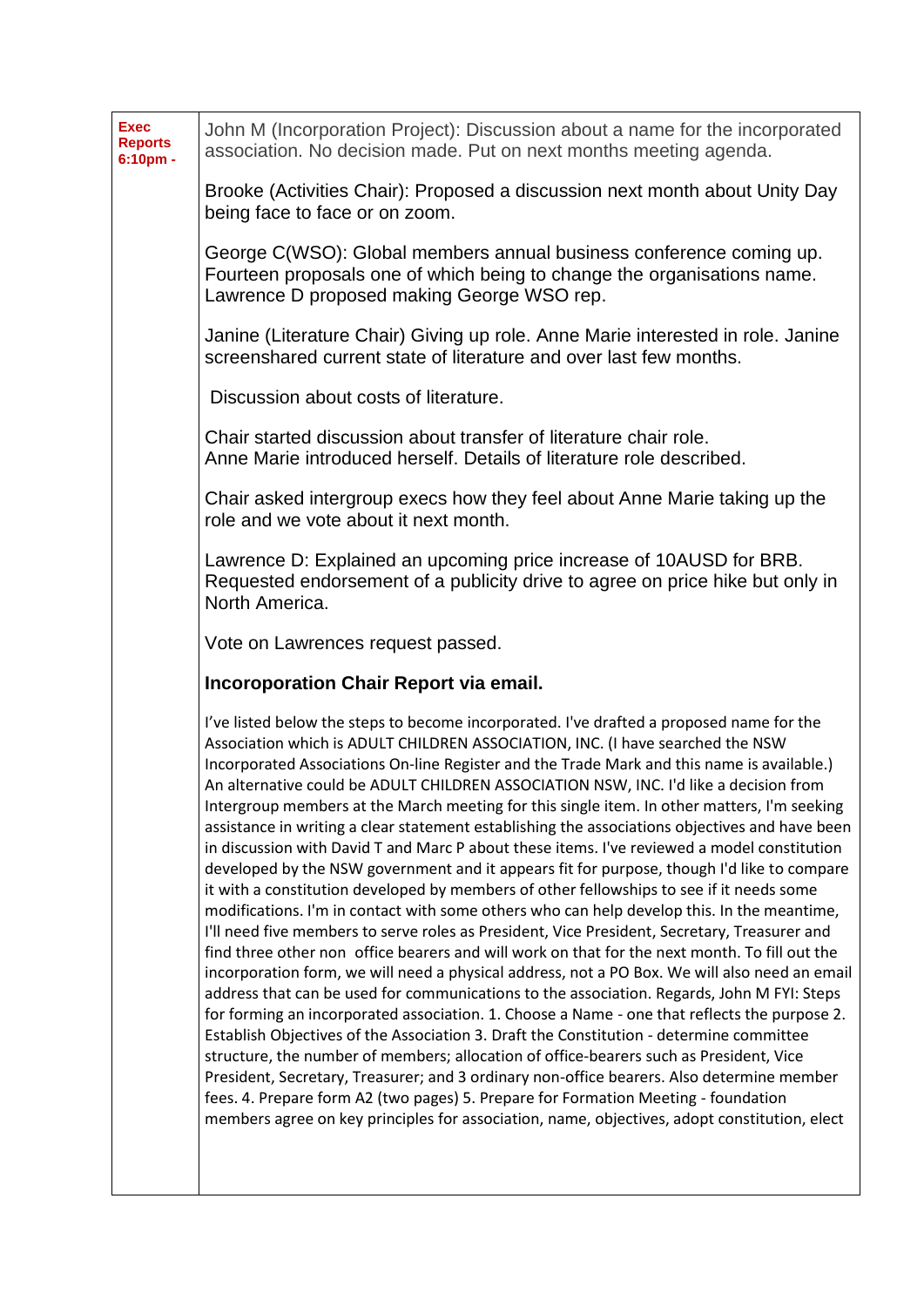office-bearers and first public officer, create relevant sub-committees, sign form A2, authorise public officer to pay fees. 6. Lodge form A2 7. Get an ABN, set up bank accounts.

**Newsletter Chair report via email**

## **ACA Sydney IG Newsletter Report MARCH 2022**

\*Sent out March Newsletter on 2nd of March.

\*Contents of March Newsletter:- 6 items.

1. Update of Incorporated Association proposal being passed.

2. Service flyer seeking members to carry the message in Parklea Prison (males only.)

3. ACA WSO Global Committee update.

4. Literature position vacant, job description.

5. Public Information Service position vacant, job description.

6. Registration information & link for 2022 WBC and ACA World Convention.

7. Flyer for 12th March, 3pm next Vision Meeting for developing an Australian & NZ service body; i.e. a regional intergroup. A service body between intergroup and world service. This flyer also included the proposed agenda of the next meeting which includes the suggestion for a national convention.

In service,  $\mathbb{A}\heartsuit$ 

Alison